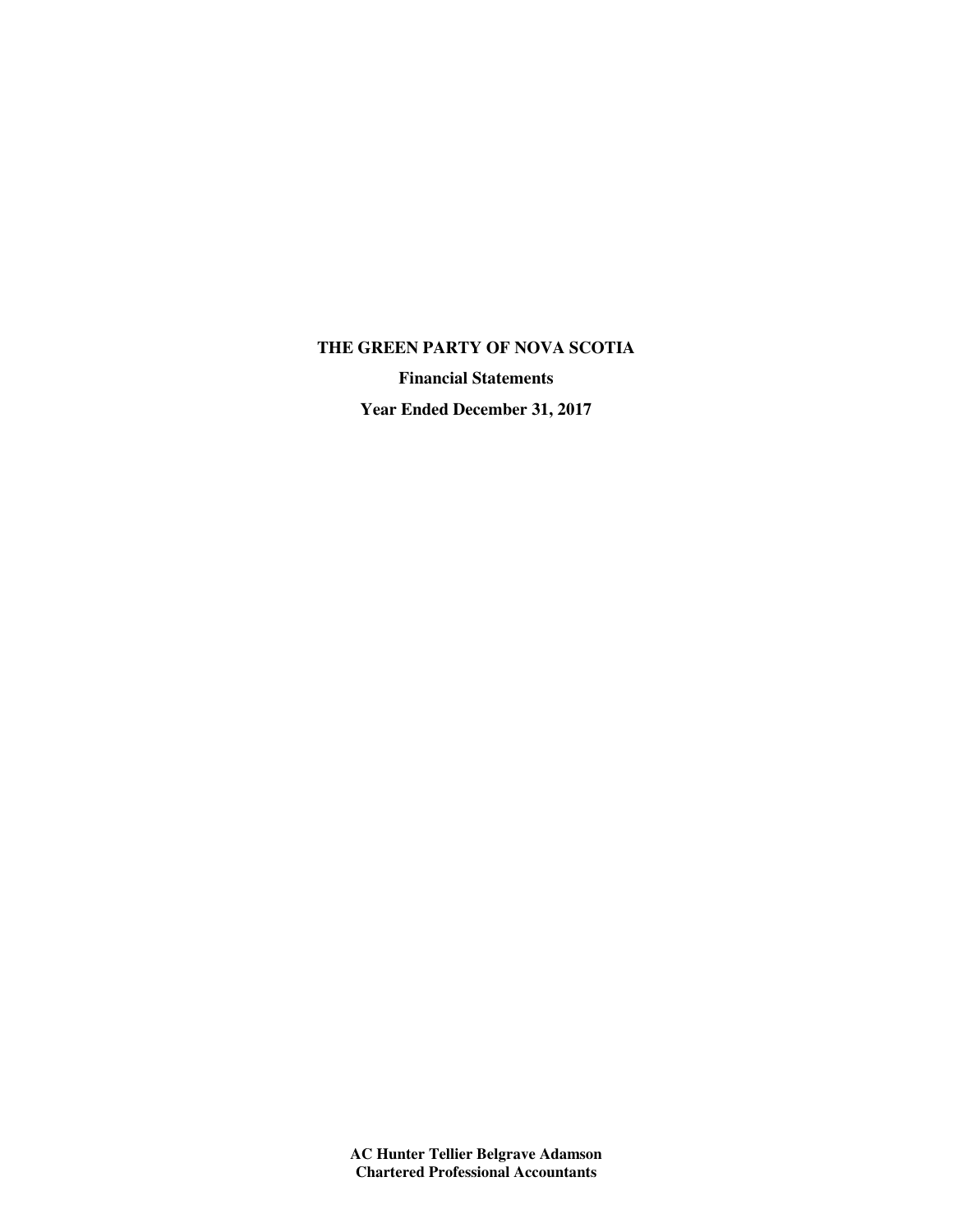|                                        | Page           |
|----------------------------------------|----------------|
| INDEPENDENT AUDITOR'S REPORT           | $1 - 2$        |
| FINANCIAL STATEMENTS                   |                |
| <b>Statement of Operations</b>         | 3              |
| Statement of Changes in Net Assets     | $\overline{4}$ |
| <b>Statement of Financial Position</b> | 5              |
| <b>Statement of Cash Flows</b>         | 6              |
| <b>Notes to Financial Statements</b>   | $7 - 8$        |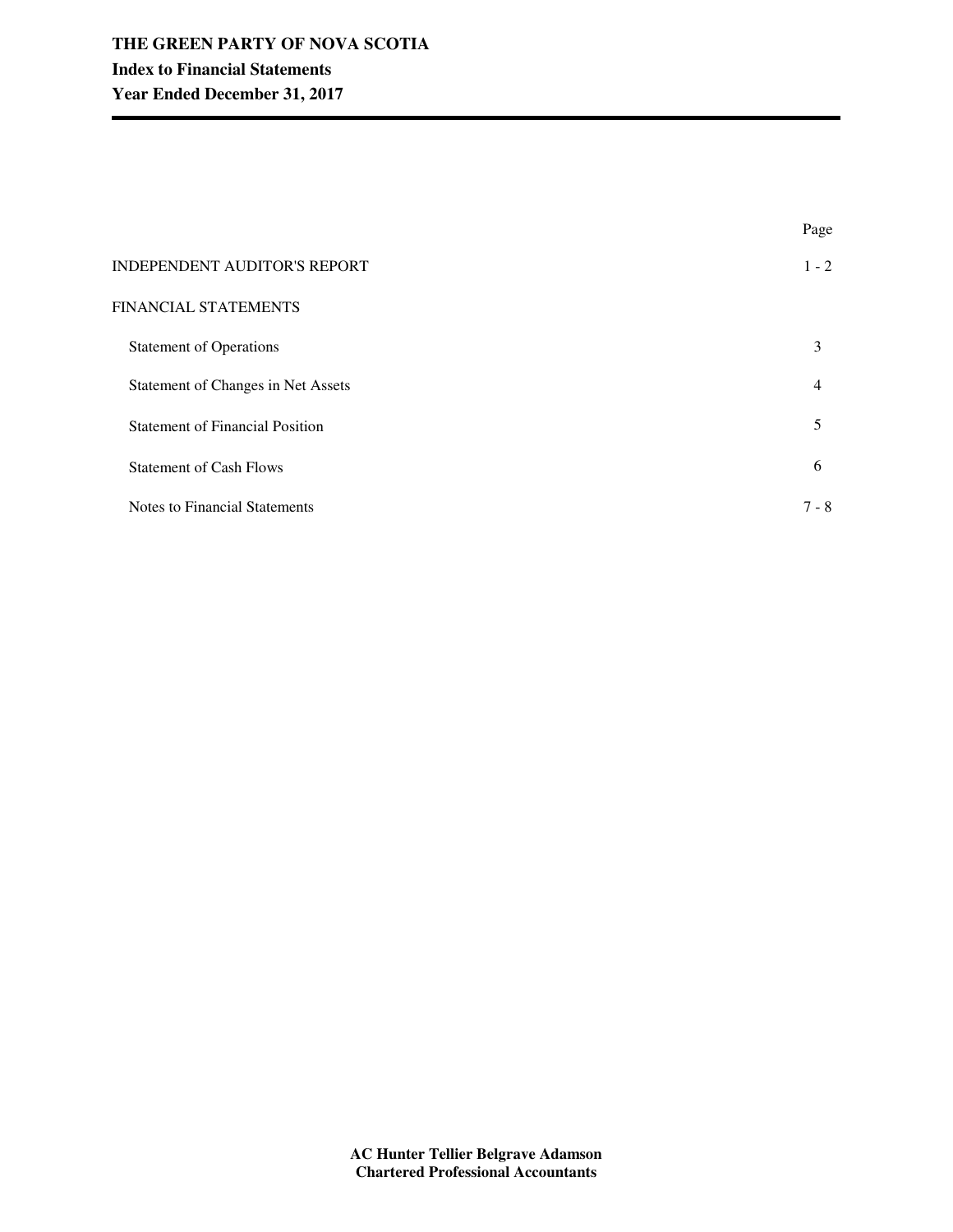# Hunter Tellier Belgrave Adamson CHARTERED PROFESSIONAL ACCOUNTANTS

# Member of The AC Group of Independent Accounting Firms

## **INDEPENDENT AUDITOR'S REPORT**

To the Members of The Green Party of Nova Scotia

We have audited the accompanying financial statements of The Green Party of Nova Scotia, which comprise the statement of financial position as at December 31, 2017 and the statements of operations, changes in net assets and cash flows for the year then ended, and a summary of significant accounting policies and other explanatory information.

Management's Responsibility for the Financial Statements

Management is responsible for the preparation and fair presentation of these financial statements in accordance with Canadian accounting standards for not-for-profit organizations, and for such internal control as management determines is necessary to enable the preparation of financial statements that are free from material misstatement, whether due to fraud or error.

#### Auditor's Responsibility

Our responsibility is to express an opinion on these financial statements based on our audit. We conducted our audit in accordance with Canadian generally accepted auditing standards. Those standards require that we comply with ethical requirements and plan and perform the audit to obtain reasonable assurance about whether the financial statements are free from material misstatement.

An audit involves performing procedures to obtain audit evidence about the amounts and disclosures in the financial statements. The procedures selected depend on the auditor's judgment, including the assessment of the risks of material misstatement of the financial statements, whether due to fraud or error. In making those risk assessments, the auditor considers internal control relevant to the entity's preparation and fair presentation of the financial statements in order to design audit procedures that are appropriate in the circumstances, but not for the purpose of expressing an opinion on the effectiveness of the entity's internal control. An audit also includes evaluating the appropriateness of accounting policies used and the reasonableness of accounting estimates made by management, as well as evaluating the overall presentation of the financial statements.

We believe that the audit evidence we have obtained is sufficient and appropriate to provide a basis for our qualified audit opinion.

#### Basis for Qualified Opinion

In common with other political organizations, The Green Party of Nova Scotia derives revenue from political contributions and other fundraising activities, the completeness of which is not susceptible to satisfactory audit verification. Accordingly, verification of these revenues was limited to the amounts recorded in the records of The Green Party of Nova Scotia. Therefore, we were not able to determine whether any adjustments might be necessary to contributions, excess of revenues over expenses, and cash flows from operations for the year ended December 31, 2017, current assets and net assets as at December 31, 2017.

*(continues)*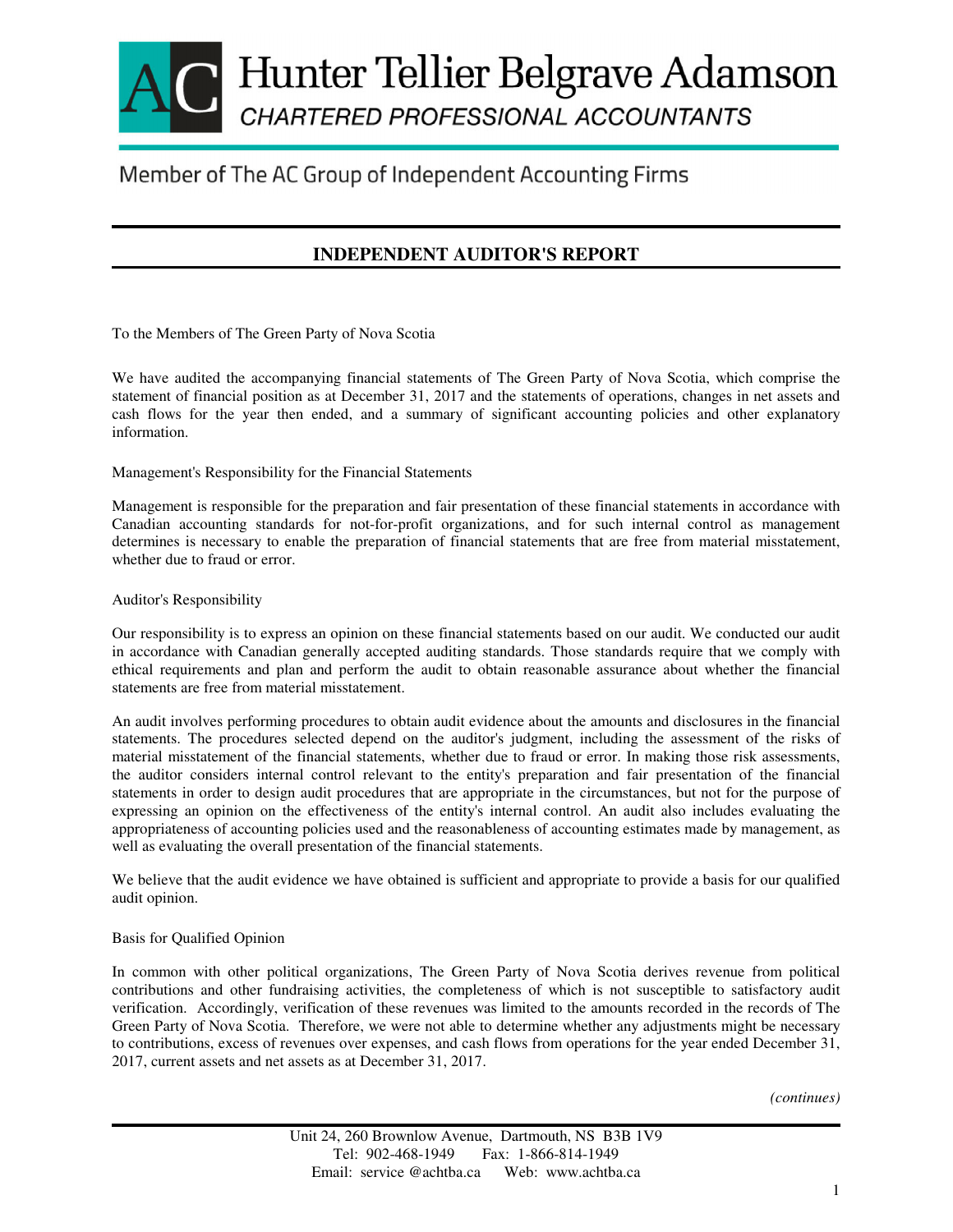Independent Auditor's Report to the Members of The Green Party of Nova Scotia *(continued)*

Qualified Opinion

In our opinion, except for the possible effects of the matter described in the Basis for Qualified Opinion paragraph, the financial statements present fairly, in all material respects, the financial position of The Green Party of Nova Scotia as at December 31, 2017 and the results of its operations and its cash flows for the year then ended in accordance with Canadian generally accepted accounting principles and the Members and Public Employees Disclosure Act.

A Hunter Tellier Belgiane Adamson

Dartmouth, Nova Scotia <br>AC HUNTER TELLIER BELGRAVE ADAMSON<br>CHARTERED PROFESSIONAL ACCOUNTANTS CHARTERED PROFESSIONAL ACCOUNTANTS Licensed Public Accountants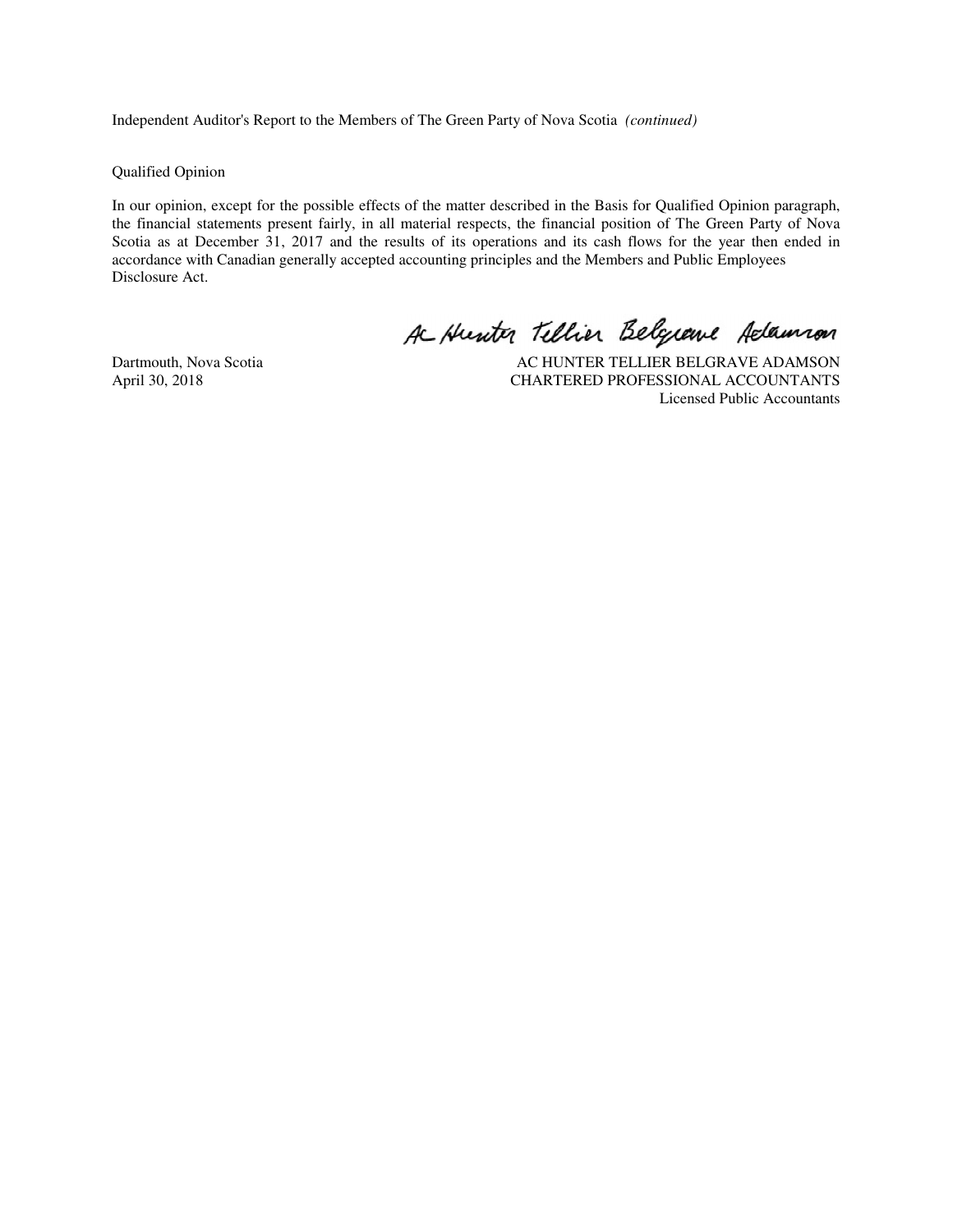### **THE GREEN PARTY OF NOVA SCOTIA**

## **Statement of Operations**

|                                          | 2017         | $\%$                         | 2016          | $\%$    |
|------------------------------------------|--------------|------------------------------|---------------|---------|
| <b>REVENUE</b>                           |              |                              |               |         |
| Provincial funding                       | \$<br>13,317 | 50.69                        | \$<br>5,828   | 73.53   |
| Donations from individuals               | 10,070       | 38.33                        | 1,361         | 17.17   |
| Election campaign transfers              | 1,416        | 5.39                         |               |         |
| Donations in-kind (Note 3)               | 1,200        | 4.57                         |               |         |
| Memberships                              | 270          | 1.03                         | 570           | 7.19    |
| Fundraising                              | -            | $\qquad \qquad \blacksquare$ | 167           | 2.11    |
|                                          | 26,273       | 100.01                       | 7,926         | 100.00  |
| <b>EXPENSES</b>                          |              |                              |               |         |
| Professional fees                        | 5,175        | 19.70                        | 4,830         | 60.94   |
| Advertising and promotion                | 3,340        | 12.71                        |               |         |
| Posters, pamphlets, promotion            | 3,138        | 11.94                        |               |         |
| Election campaign transfers              | 2,700        | 10.28                        |               |         |
| Signs                                    | 1,956        | 7.44                         |               |         |
| Candidate late filing penalties          | 1,000        | 3.81                         |               |         |
| <b>Bank</b> charges                      | 886          | 3.37                         | 624           | 7.87    |
| Communication                            | 572          | 2.18                         | 1,349         | 17.02   |
| Office supplies and postage              | 376          | 1.43                         | 80            | 1.01    |
| Transportation, accommodations, meals    | 158          | 0.60                         |               |         |
| Meeting space                            | 137          | 0.52                         | 115           | 1.45    |
| Business taxes, licences and memberships | 118          | 0.45                         | 456           | 5.75    |
|                                          | 19,556       | 74.43                        | 7,454         | 94.04   |
| <b>EXCESS OF REVENUE OVER</b>            |              |                              |               |         |
| <b>EXPENSES FROM OPERATIONS</b>          | 6,717        | 25.58                        | 472           | 5.96    |
| <b>OTHER INCOME (EXPENSES)</b>           |              |                              |               |         |
| Credit card charges (Note 5)             |              |                              | (4,280)       | (54.00) |
| <b>EXCESS (DEFICIENCY) OF REVENUE</b>    |              |                              |               |         |
| <b>OVER EXPENSES</b>                     | \$<br>6,717  | 25.58                        | \$<br>(3,808) | (48.04) |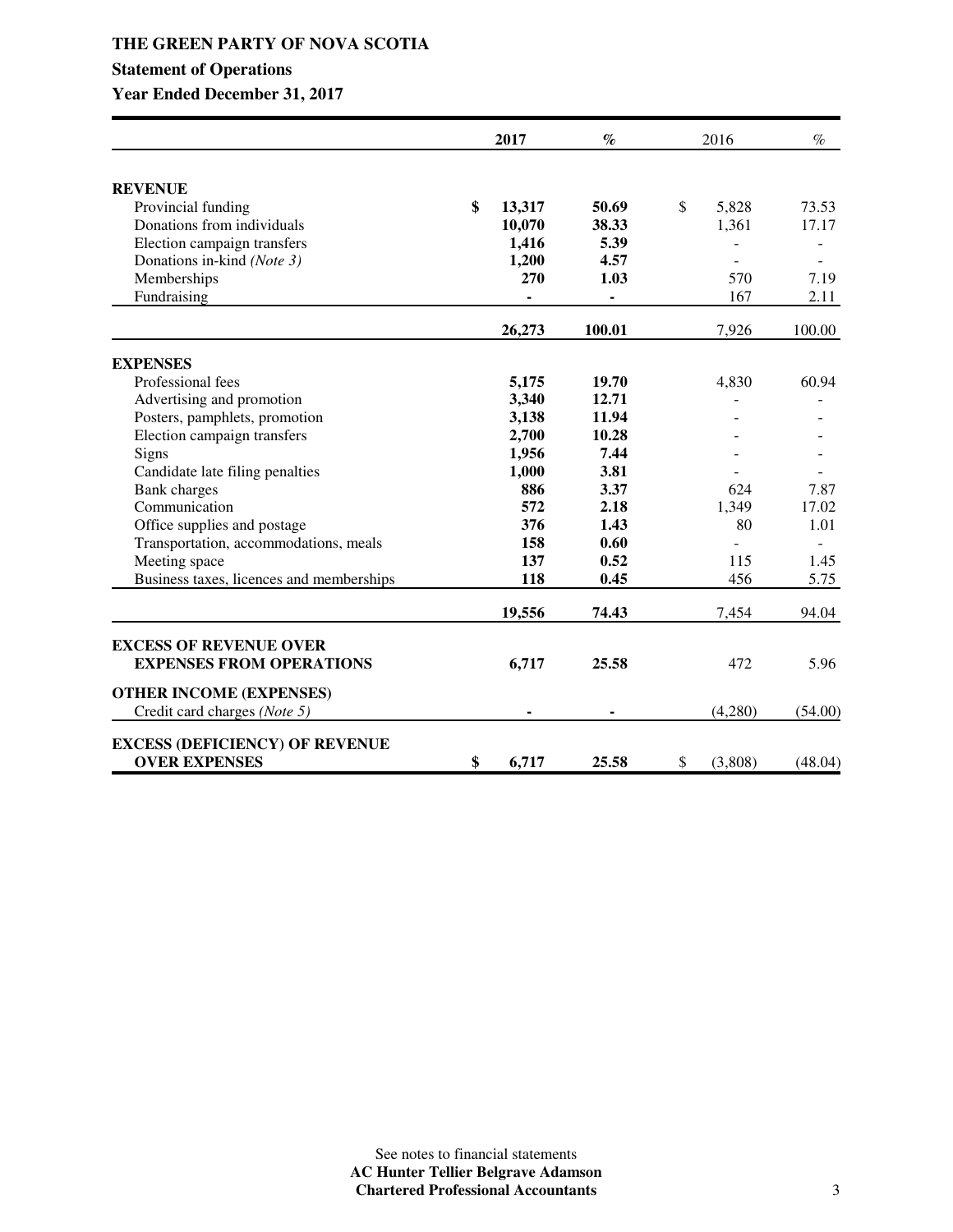## **THE GREEN PARTY OF NOVA SCOTIA**

## **Statement of Changes in Net Assets**

|                                       | 2017        |     | 2016    |  |
|---------------------------------------|-------------|-----|---------|--|
| <b>NET ASSETS - BEGINNING OF YEAR</b> | \$<br>2,277 | - S | 6,083   |  |
| Excess of revenue over expenses       | 6,717       |     | (3,808) |  |
| <b>NET ASSETS - END OF YEAR</b>       | \$<br>8.994 | -S  | 2,275   |  |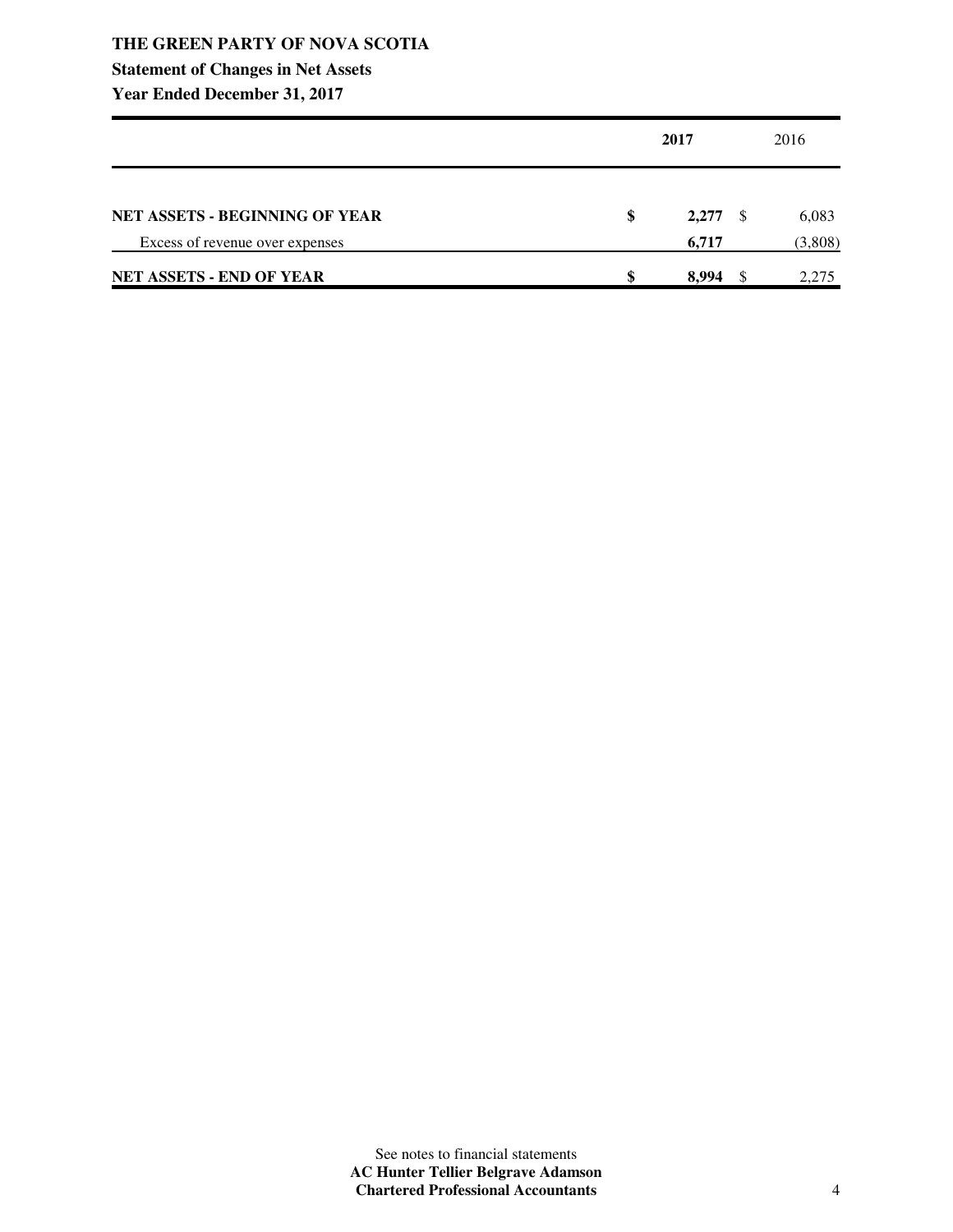|                                                                                   | 2017                 |    | 2016           |  |
|-----------------------------------------------------------------------------------|----------------------|----|----------------|--|
| <b>ASSETS</b><br>Cash                                                             | \$<br>18,788         | \$ | 8,595          |  |
| <b>LIABILITIES AND NET ASSETS</b><br>Accounts payable<br>Deferred income (Note 4) | \$<br>5,177<br>4,619 | \$ | 4,909<br>1,411 |  |
| <b>NET ASSETS</b>                                                                 | 9,796<br>8,992       |    | 6,320<br>2,275 |  |
|                                                                                   | \$<br>18,788         |    | 8,595          |  |

**ON BEHALF OF THE BOARD**

\_\_\_\_\_\_\_\_\_\_\_\_\_\_\_\_\_\_\_\_\_\_\_\_\_\_\_\_\_ *Director*

\_\_\_\_\_\_\_\_\_\_\_\_\_\_\_\_\_\_\_\_\_\_\_\_\_\_\_\_\_ *Director*

See notes to financial statements **AC Hunter Tellier Belgrave Adamson Chartered Professional Accountants** 5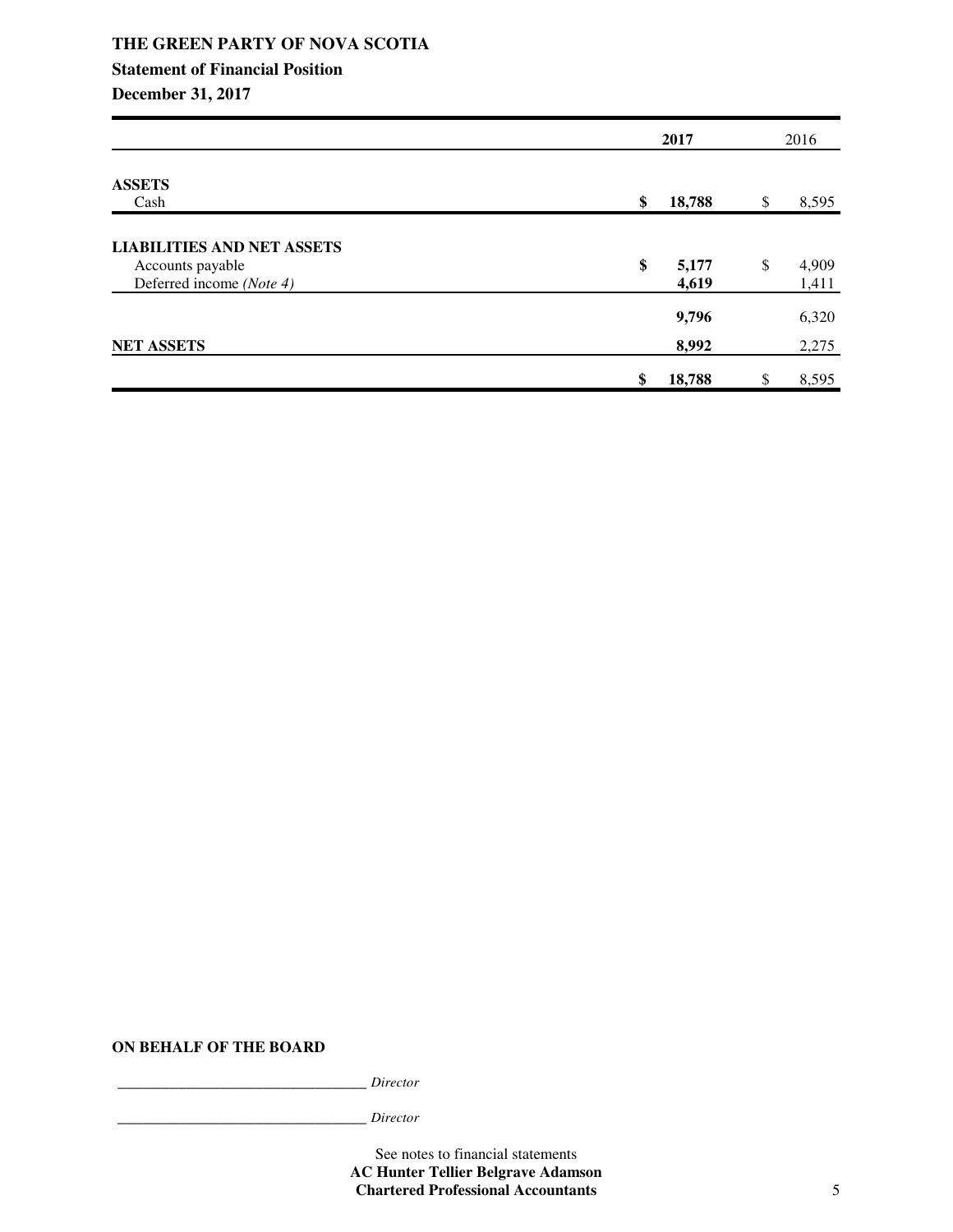## **THE GREEN PARTY OF NOVA SCOTIA Statement of Cash Flows**

|                                              | 2017         | 2016         |
|----------------------------------------------|--------------|--------------|
| <b>OPERATING ACTIVITIES</b>                  |              |              |
| Excess (deficiency) of revenue over expenses | \$<br>6,717  | (3,808)<br>S |
| Changes in non-cash working capital:         |              |              |
| Accounts receivable                          |              | 2,127        |
| Accounts payable                             | 268          | (927)        |
| Deferred income                              | 3,208        |              |
|                                              | 3,476        | 1,200        |
| <b>INCREASE (DECREASE) IN CASH FLOW</b>      | 10,193       | (2,608)      |
| Cash - beginning of year                     | 8,595        | 11,203       |
| <b>CASH - END OF YEAR</b>                    | \$<br>18,788 | 8,595<br>S   |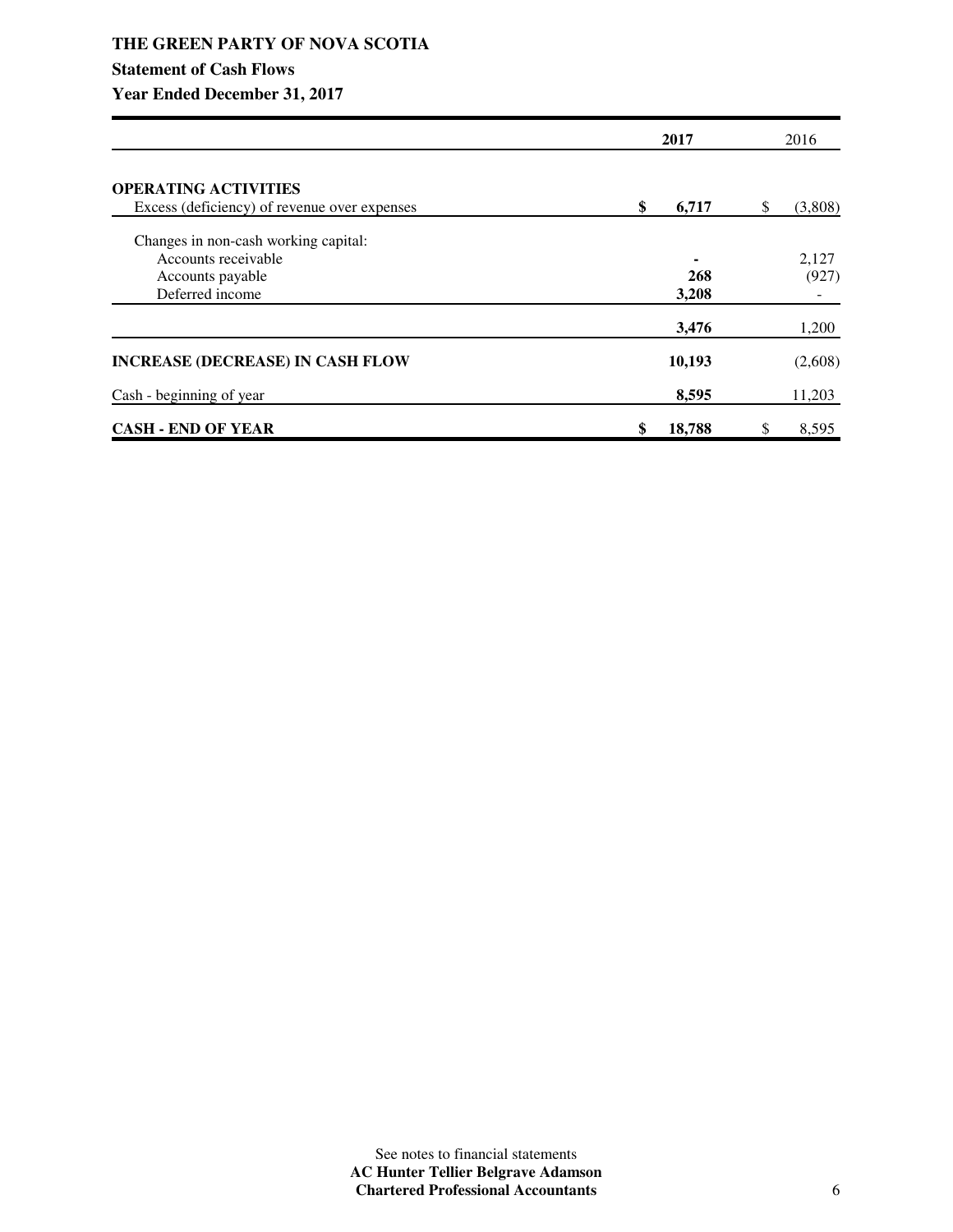#### 1. NATURE OF OPERATIONS

The Green Party of Nova Scotia was incorporated on April 1, 2006 and is a registered provincial political party.

The Party is a not-for-profit organization under the Income Tax Act, and as such is not subject to either federal or provincial income taxes.

#### 2. BASIS OF PRESENTATION

The financial statements were prepared in accordance with Canadian accounting standards for not-for-profit organizations (ASNFPO).

#### 3. SUMMARY OF SIGNIFICANT ACCOUNTING POLICIES

#### Revenue recognition

The Party recognizes contributions as revenue when they are received. Revenue from fundraising or other sources is recognized when received or when receivable if collection is reasonably assured.

Donations-in-kind are recognized on a cash basis as required by the Nova Scotia Elections Act. This may result in a timing mismatch between the recognition of the donation-in-kind and the expense for the service provided.

The Party follows the deferral method of accounting for public funding from the province of Nova Scotia. Under the deferral method, revenue is recognized when expenses directly related to the revenue are incurred.

#### Accounting estimates

Accounting estimates are included in financial statements to approximate the effect of past business transactions or events, or to approximate the present status of an asset or liability. Examples include the revenue deferral. It is possible that changes in future conditions could require changes in the recognized amounts for accounting estimates. Should an adjustment become necessary, it would be reported in earnings in the period in which it became known.

#### Donated services

The operations of the Party are dependent on the voluntary service of many people. Since these services are not normally purchased by the Party and because of the difficulty in determining their fair value, donated services are not monetarily recognized in these financial statements.

In 2013 the Party began to recognize services provided in-kind, the total for the 2017 fiscal was \$1,200 (2016: \$NIL).

#### Financial instruments

All of the Party's assets and liabilities are considered financial instruments. Unless otherwise noted, it is management's opinion that the Party is not exposed to significant interest, currency or credit risks arising from these financial instruments. The fair value of these financial instruments approximates their financial statement carrying values.

#### Cash and cash equivalents

Cash includes cash less outstanding cheques plus outstanding deposits.